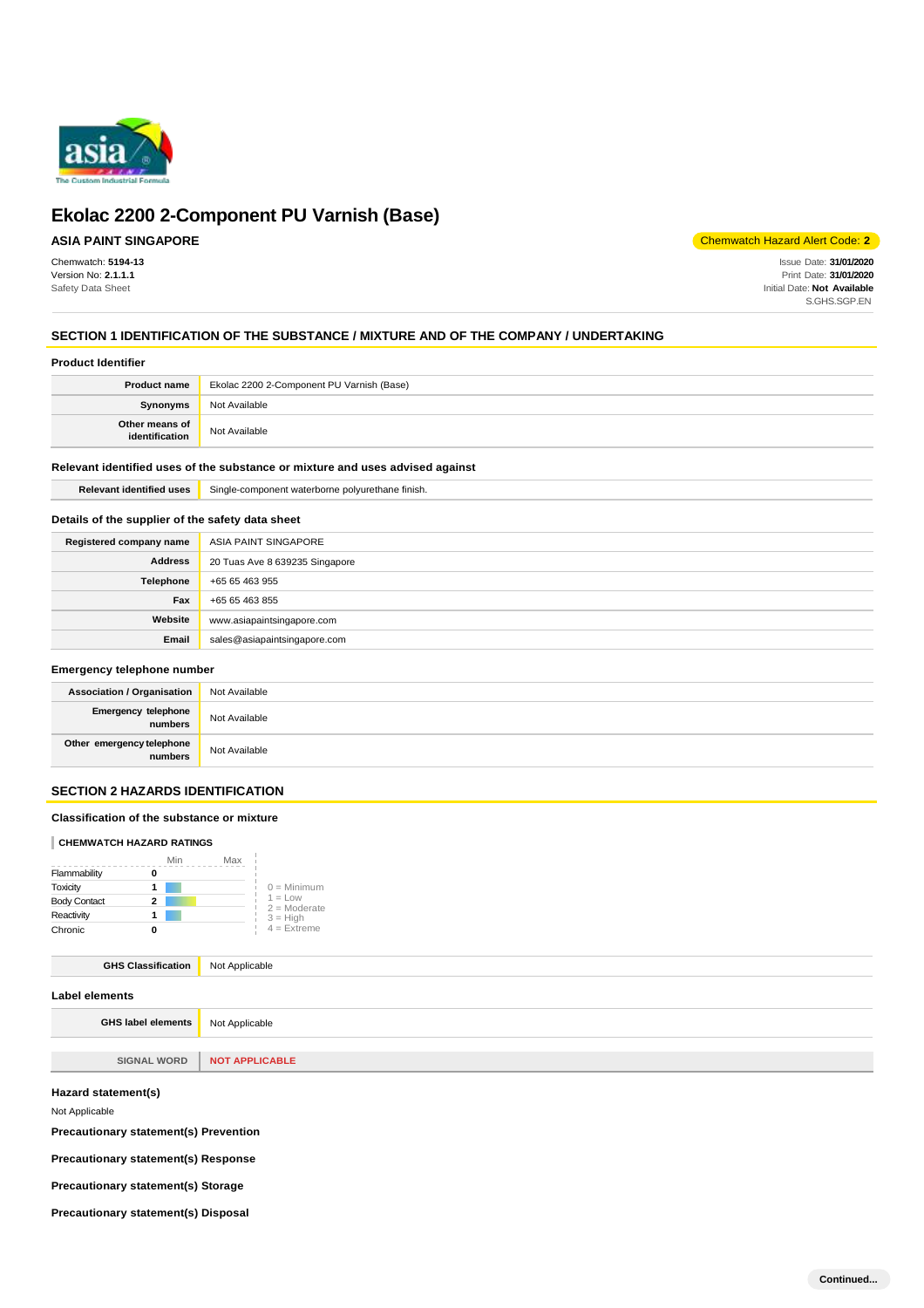## **SECTION 3 COMPOSITION / INFORMATION ON INGREDIENTS**

## **Substances**

See section below for composition of Mixtures

## **Mixtures**

| <b>CAS No</b> | %[weight] | Name                                       |
|---------------|-----------|--------------------------------------------|
| 57-55-6       | <5        | propylene glycol                           |
| 111-76-2      | <5        | ethylene glycol monobutyl ether            |
| Not Available | <5        | film forming aid                           |
|               | balance   | Ingredients determined not to be hazardous |

The specific chemical identity and/or exact percentage (concentration) of composition has been withheld as a trade secret.

## **SECTION 4 FIRST AID MEASURES**

### **Description of first aid measures**

| <b>Eye Contact</b>  | If this product comes in contact with the eyes:<br>Wash out immediately with fresh running water.<br>Ensure complete irrigation of the eye by keeping eyelids apart and away from eye and moving the eyelids by occasionally lifting the upper and lower lids.<br>Seek medical attention without delay; if pain persists or recurs seek medical attention.<br>Removal of contact lenses after an eye injury should only be undertaken by skilled personnel.                                |
|---------------------|--------------------------------------------------------------------------------------------------------------------------------------------------------------------------------------------------------------------------------------------------------------------------------------------------------------------------------------------------------------------------------------------------------------------------------------------------------------------------------------------|
| <b>Skin Contact</b> | If skin contact occurs:<br>Immediately remove all contaminated clothing, including footwear.<br>Flush skin and hair with running water (and soap if available).<br>Seek medical attention in event of irritation.                                                                                                                                                                                                                                                                          |
| Inhalation          | If fumes, aerosols or combustion products are inhaled remove from contaminated area.<br>Other measures are usually unnecessary.                                                                                                                                                                                                                                                                                                                                                            |
| Ingestion           | If swallowed do <b>NOT</b> induce vomiting.<br>If vomiting occurs, lean patient forward or place on left side (head-down position, if possible) to maintain open airway and prevent aspiration.<br>Observe the patient carefully.<br>Never give liquid to a person showing signs of being sleepy or with reduced awareness; i.e. becoming unconscious.<br>Give water to rinse out mouth, then provide liquid slowly and as much as casualty can comfortably drink.<br>Seek medical advice. |

#### **Indication of any immediate medical attention and special treatment needed**

For acute or short term repeated exposures to ethylene glycol:

- Early treatment of ingestion is important. Ensure emesis is satisfactory.
- Test and correct for metabolic acidosis and hypocalcaemia.
- Apply sustained diuresis when possible with hypertonic mannitol.
- Evaluate renal status and begin haemodialysis if indicated. [I.L.O]
- Rapid absorption is an indication that emesis or lavage is effective only in the first few hours. Cathartics and charcoal are generally not effective.
- ▶ Correct acidosis, fluid/electrolyte balance and respiratory depression in the usual manner. Systemic acidosis (below 7.2) can be treated with intravenous sodium bicarbonate solution. Ethanol therapy prolongs the half-life of ethylene glycol and reduces the formation of toxic metabolites.
- 
- Pyridoxine and thiamine are cofactors for ethylene glycol metabolism and should be given (50 to 100 mg respectively) intramuscularly, four times per day for 2 days. Magnesium is also a cofactor and should be replenished. The status of 4-methylpyrazole, in the treatment regime, is still uncertain. For clearance of the material and its metabolites,
- haemodialysis is much superior to peritoneal dialysis.

#### [Ellenhorn and Barceloux: Medical Toxicology]

It has been suggested that there is a need for establishing a new biological exposure limit before a workshift that is clearly below 100 mmol ethoxy-acetic acids per mole creatinine in morning urine of people occupationally exposed to ethylene glycol ethers. This arises from the finding that an increase in urinary stones may be associated with such exposures. *Laitinen J., et al: Occupational & Environmental Medicine 1996; 53, 595-600*

### **SECTION 5 FIREFIGHTING MEASURES**

### **Extinguishing media**

| There is no restriction on the type of extinguisher which may be used. |
|------------------------------------------------------------------------|
| Use extinguishing media suitable for surrounding area.                 |

### **Special hazards arising from the substrate or mixture**

| opcolar nazaras arismig mom me substrate or imxture |                                                                                                                                                                                                                                                                                                                                                                                                                                                                                                                                                    |  |
|-----------------------------------------------------|----------------------------------------------------------------------------------------------------------------------------------------------------------------------------------------------------------------------------------------------------------------------------------------------------------------------------------------------------------------------------------------------------------------------------------------------------------------------------------------------------------------------------------------------------|--|
| <b>Fire Incompatibility</b>                         | Avoid contamination with oxidising agents i.e. nitrates, oxidising acids, chlorine bleaches, pool chlorine etc. as ignition may result                                                                                                                                                                                                                                                                                                                                                                                                             |  |
| Advice for firefighters                             |                                                                                                                                                                                                                                                                                                                                                                                                                                                                                                                                                    |  |
| <b>Fire Fighting</b>                                | Alert Fire Brigade and tell them location and nature of hazard.<br>Wear breathing apparatus plus protective gloves in the event of a fire.<br>Prevent, by any means available, spillage from entering drains or water courses.<br>Use fire fighting procedures suitable for surrounding area.<br>DO NOT approach containers suspected to be hot.<br>Cool fire exposed containers with water spray from a protected location.<br>If safe to do so, remove containers from path of fire.<br>Equipment should be thoroughly decontaminated after use. |  |
| <b>Fire/Explosion Hazard</b>                        | • Non combustible.<br>Not considered to be a significant fire risk.<br>Expansion or decomposition on heating may lead to violent rupture of containers.                                                                                                                                                                                                                                                                                                                                                                                            |  |
|                                                     |                                                                                                                                                                                                                                                                                                                                                                                                                                                                                                                                                    |  |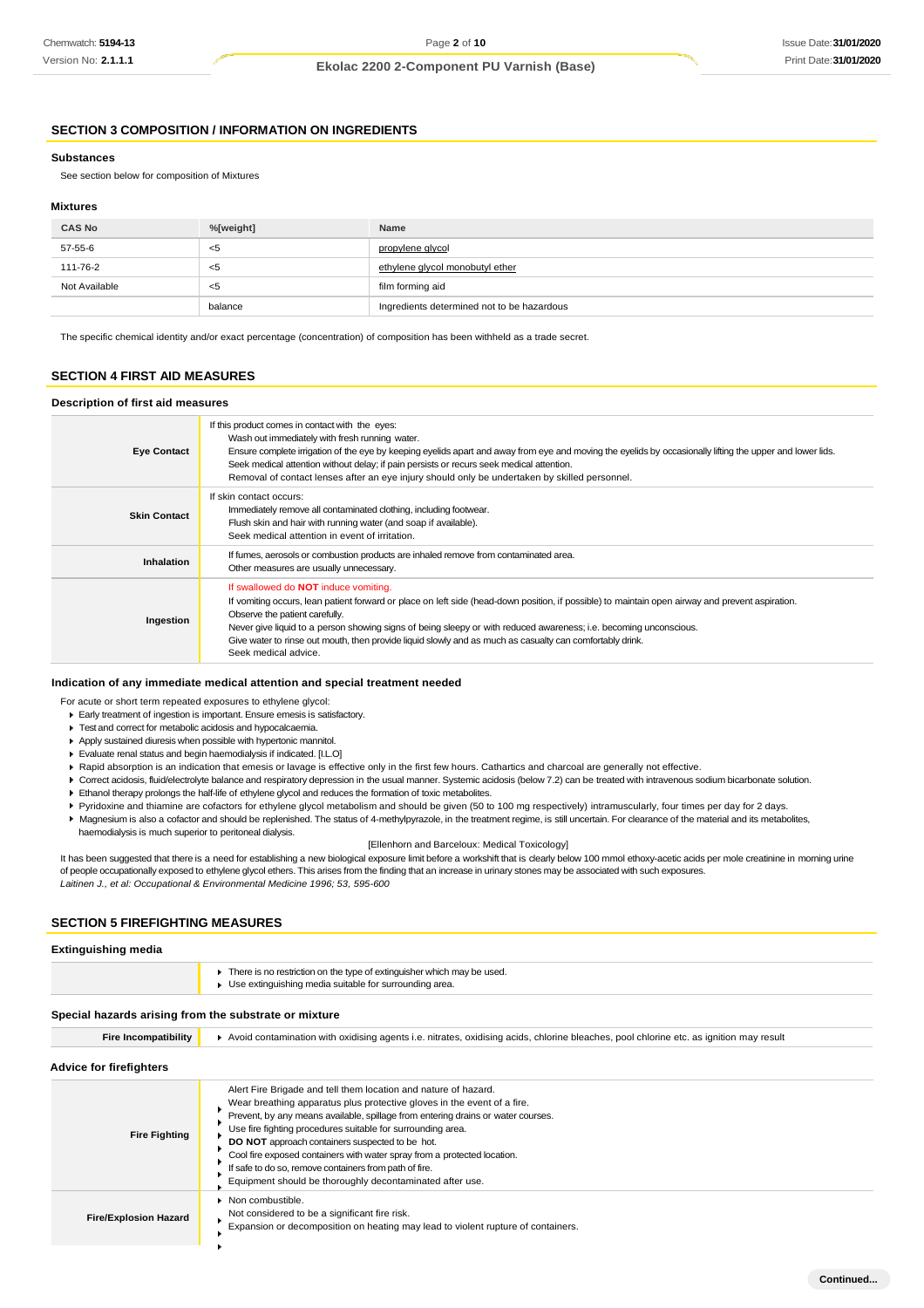Decomposes on heating and may produce toxic fumes of carbon monoxide (CO). May emit acrid smoke. Decomposition may produce toxic fumes of,: carbon dioxide (CO2), other pyrolysis products typical of burning organic materialMay emit poisonous fumes.May emit corrosive fumes.

## **SECTION 6 ACCIDENTAL RELEASE MEASURES**

## **Personal precautions, protective equipment and emergency procedures**

| <b>Minor Spills</b> | Clean up all spills immediately.<br>Avoid breathing vapours and contact with skin and eyes.<br>Control personal contact with the substance, by using protective equipment.<br>Contain and absorb spill with sand, earth, inert material or vermiculite.<br>Wipe up.<br>Place in a suitable, labelled container for waste disposal.                                                                                                                                                                                                                                                                                                                                                                                                                                                                                               |
|---------------------|----------------------------------------------------------------------------------------------------------------------------------------------------------------------------------------------------------------------------------------------------------------------------------------------------------------------------------------------------------------------------------------------------------------------------------------------------------------------------------------------------------------------------------------------------------------------------------------------------------------------------------------------------------------------------------------------------------------------------------------------------------------------------------------------------------------------------------|
| <b>Major Spills</b> | Moderate hazard.<br>Clear area of personnel and move upwind.<br>Alert Fire Brigade and tell them location and nature of hazard.<br>Wear breathing apparatus plus protective gloves.<br>Prevent, by any means available, spillage from entering drains or water course.<br>Stop leak if safe to do so.<br>Contain spill with sand, earth or vermiculite.<br>Collect recoverable product into labelled containers for recycling.<br>Neutralise/decontaminate residue (see Section 13 for specific agent).<br>Collect solid residues and seal in labelled drums for disposal.<br>Wash area and prevent runoff into drains.<br>After clean up operations, decontaminate and launder all protective clothing and equipment before storing and re-using.<br>If contamination of drains or waterways occurs, advise emergency services. |
|                     | Personal Protective Equipment advice is contained in Section 8 of the SDS.                                                                                                                                                                                                                                                                                                                                                                                                                                                                                                                                                                                                                                                                                                                                                       |

## **SECTION 7 HANDLING AND STORAGE**

| Precautions for safe handling |                                                                                                                                                                                                                                                                                                                                                                                                                                                                                                                                                                                                                                                                                                                                                                                                                                                                                        |  |
|-------------------------------|----------------------------------------------------------------------------------------------------------------------------------------------------------------------------------------------------------------------------------------------------------------------------------------------------------------------------------------------------------------------------------------------------------------------------------------------------------------------------------------------------------------------------------------------------------------------------------------------------------------------------------------------------------------------------------------------------------------------------------------------------------------------------------------------------------------------------------------------------------------------------------------|--|
| Safe handling                 | <b>DO NOT</b> allow clothing wet with material to stay in contact with skin<br>Avoid all personal contact, including inhalation.<br>Wear protective clothing when risk of exposure occurs.<br>Use in a well-ventilated area.<br>Avoid contact with moisture.<br>Avoid contact with incompatible materials.<br>When handling, <b>DO NOT</b> eat, drink or smoke.<br>Keep containers securely sealed when not in use.<br>Avoid physical damage to containers.<br>Always wash hands with soap and water after handling.<br>Work clothes should be laundered separately. Launder contaminated clothing before re-use.<br>Use good occupational work practice.<br>Observe manufacturer's storage and handling recommendations contained within this SDS.<br>Atmosphere should be regularly checked against established exposure standards to ensure safe working conditions are maintained. |  |
| Other information             | Store in original containers.<br>Keep containers securely sealed.<br>Store in a cool, dry, well-ventilated area.<br>Store away from incompatible materials and foodstuff containers.<br>Protect containers against physical damage and check regularly for leaks.<br>Observe manufacturer's storage and handling recommendations contained within this SDS.                                                                                                                                                                                                                                                                                                                                                                                                                                                                                                                            |  |

## **Conditions for safe storage, including any incompatibilities**

| Suitable container             | Polyethylene or polypropylene container.<br>Packing as recommended by manufacturer.<br>Check all containers are clearly labelled and free from leaks. |
|--------------------------------|-------------------------------------------------------------------------------------------------------------------------------------------------------|
| <b>Storage incompatibility</b> | Avoid reaction with oxidising agents                                                                                                                  |

## **SECTION 8 EXPOSURE CONTROLS / PERSONAL PROTECTION**

## **Control parameters**

## **OCCUPATIONAL EXPOSURE LIMITS (OEL)**

| <b>INGREDIENT DATA</b>                                                 |                                 |                        |                    |               |               |               |
|------------------------------------------------------------------------|---------------------------------|------------------------|--------------------|---------------|---------------|---------------|
| Source                                                                 | Ingredient                      | <b>Material name</b>   | <b>TWA</b>         | <b>STEL</b>   | Peak          | <b>Notes</b>  |
| Singapore Permissible<br><b>Exposure Limits of Toxic</b><br>Substances | ethylene glycol monobutyl ether | 2-Butoxyethanol (EGBE) | 121 mg/m3 / 25 ppm | Not Available | Not Available | Not Available |

## **EMERGENCY LIMITS**

| Ingredient       | <b>Material name</b>                                                 | TEEL-1            | TEEL-2     | TEEL-3     |
|------------------|----------------------------------------------------------------------|-------------------|------------|------------|
| propylene glycol | Propylene glycol; (1,2-Propanediol)                                  | $30 \text{ mg/m}$ | 1300 mg/m3 | 7900 mg/m3 |
|                  | ethylene glycol monobutyl ether Butoxyethanol, 2-; (Glycol ether EB) | 20 ppm            | 20 ppm     | 700 ppm    |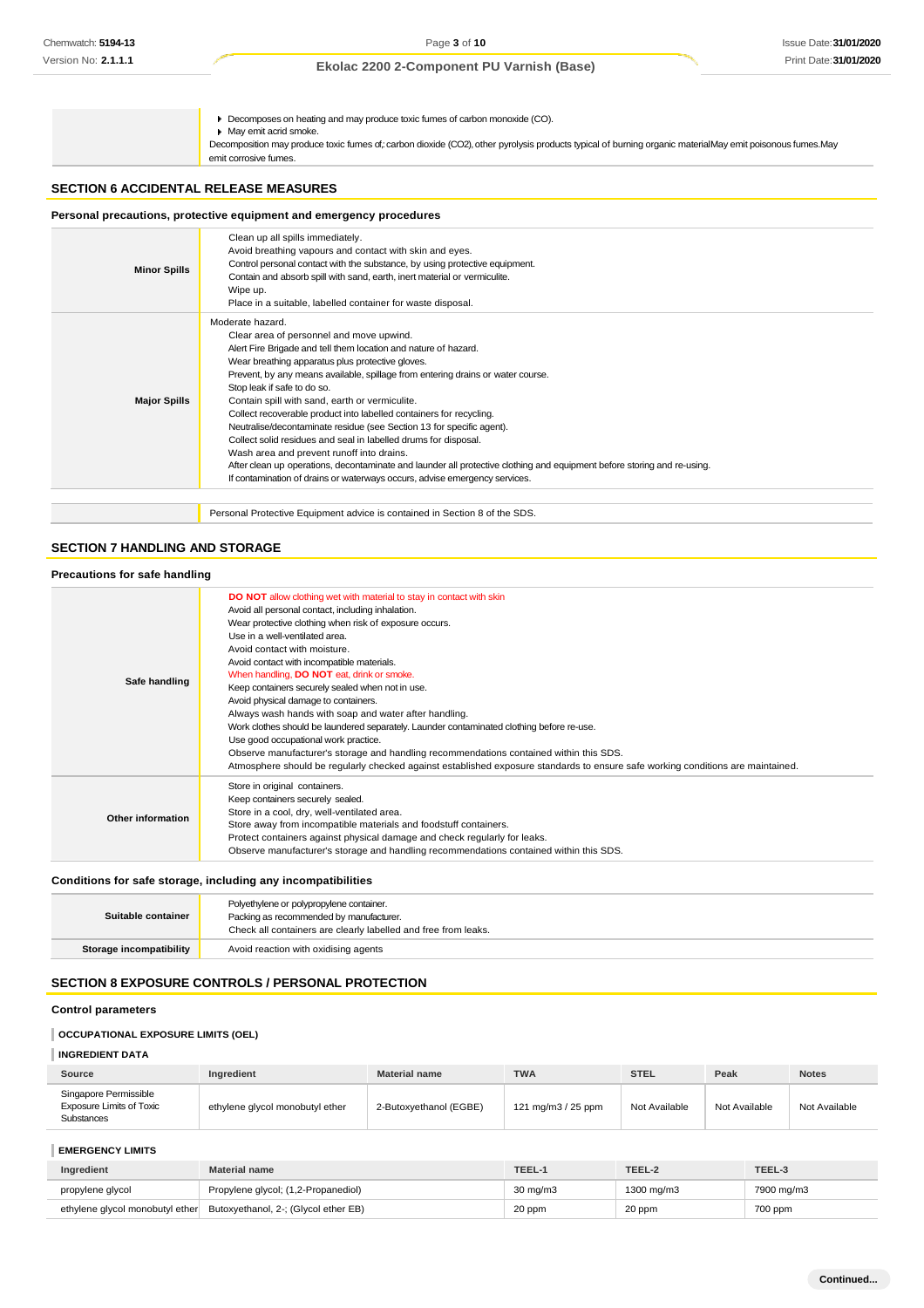| Ingredient                      | Original IDLH | <b>Revised IDLH</b> |
|---------------------------------|---------------|---------------------|
| propylene glycol                | Not Available | Not Available       |
| ethylene glycol monobutyl ether | 700 ppm       | 700 [Unch] ppm      |
| film forming aid                | Not Available | Not Available       |

| <b>Exposure controls</b>            |                                                                                                                                                                                                                                                                                                                                                                                                                                                                                                                                                                                                                                                                                                                                                                                                                                                                                                                                                                                                                                                                                                                                                                                                                                                                                                                                                                                                                                                                                                                                                                                                                                                                                                                                                                                                                                                                                                                                                                                                                                                                                                                                                                                                                                                                                                                                                                                                                                                                                                                                                                                                                                                                                                                                                                                                                                                                                                                              |  |  |  |
|-------------------------------------|------------------------------------------------------------------------------------------------------------------------------------------------------------------------------------------------------------------------------------------------------------------------------------------------------------------------------------------------------------------------------------------------------------------------------------------------------------------------------------------------------------------------------------------------------------------------------------------------------------------------------------------------------------------------------------------------------------------------------------------------------------------------------------------------------------------------------------------------------------------------------------------------------------------------------------------------------------------------------------------------------------------------------------------------------------------------------------------------------------------------------------------------------------------------------------------------------------------------------------------------------------------------------------------------------------------------------------------------------------------------------------------------------------------------------------------------------------------------------------------------------------------------------------------------------------------------------------------------------------------------------------------------------------------------------------------------------------------------------------------------------------------------------------------------------------------------------------------------------------------------------------------------------------------------------------------------------------------------------------------------------------------------------------------------------------------------------------------------------------------------------------------------------------------------------------------------------------------------------------------------------------------------------------------------------------------------------------------------------------------------------------------------------------------------------------------------------------------------------------------------------------------------------------------------------------------------------------------------------------------------------------------------------------------------------------------------------------------------------------------------------------------------------------------------------------------------------------------------------------------------------------------------------------------------------|--|--|--|
| Appropriate engineering<br>controls | Engineering controls are used to remove a hazard or place a barrier between the worker and the hazard. Well-designed engineering controls can be highly<br>effective in protecting workers and will typically be independent of worker interactions to provide this high level of protection.<br>The basic types of engineering controls are:<br>Process controls which involve changing the way a job activity or process is done to reduce the risk.<br>Enclosure and/or isolation of emission source which keeps a selected hazard "physically" away from the worker and ventilation that strategically "adds" and<br>"removes" air in the work environment. Ventilation can remove or dilute an air contaminant if designed properly. The design of a ventilation system must match<br>the particular process and chemical or contaminant in use.<br>Employers may need to use multiple types of controls to prevent employee overexposure.<br>Local exhaust ventilation usually required. If risk of overexposure exists, wear approved respirator. Correct fit is essential to obtain adequate protection.<br>Supplied-air type respirator may be required in special circumstances. Correct fit is essential to ensure adequate protection.<br>An approved self contained breathing apparatus (SCBA) may be required in some situations.<br>Provide adequate ventilation in warehouse or closed storage area. Air contaminants generated in the workplace possess varying "escape" velocities which, in<br>turn, determine the "capture velocities" of fresh circulating air required to effectively remove the contaminant.<br>Type of Contaminant:<br>Air Speed:<br>0.25-0.5 m/s (50-100<br>solvent, vapours, degreasing etc., evaporating from tank (in still air).<br>f/min.)<br>aerosols, fumes from pouring operations, intermittent container filling, low speed conveyer transfers, welding, spray drift, plating<br>0.5-1 m/s (100-200<br>acid fumes, pickling (released at low velocity into zone of active generation)<br>$f/min.$ )<br>direct spray, spray painting in shallow booths, drum filling, conveyer loading, crusher dusts, gas discharge (active generation into<br>1-2.5 m/s (200-500<br>zone of rapid air motion)<br>f/min.)<br>2.5-10 m/s (500-2000<br>grinding, abrasive blasting, tumbling, high speed wheel generated dusts (released at high initial velocity into zone of very high rapid<br>air motion).<br>$f/min.$ )<br>Within each range the appropriate value depends on:<br>Lower end of the range<br>Upper end of the range<br>1: Room air currents minimal or favourable to capture<br>1: Disturbing room air currents<br>2: Contaminants of low toxicity or of nuisance value only.<br>2: Contaminants of high toxicity<br>3: Intermittent, low production.<br>3: High production, heavy use<br>4: Large hood or large air mass in motion<br>4: Small hood-local control only |  |  |  |
|                                     | Simple theory shows that air velocity falls rapidly with distance away from the opening of a simple extraction pipe. Velocity generally decreases with the square<br>of distance from the extraction point (in simple cases). Therefore the air speed at the extraction point should be adjusted, accordingly, after reference to<br>distance from the contaminating source. The air velocity at the extraction fan, for example, should be a minimum of 1-2 m/s (200-400 f/min) for extraction of<br>solvents generated in a tank 2 meters distant from the extraction point. Other mechanical considerations, producing performance deficits within the extraction<br>apparatus, make it essential that theoretical air velocities are multiplied by factors of 10 or more when extraction systems are installed or used.                                                                                                                                                                                                                                                                                                                                                                                                                                                                                                                                                                                                                                                                                                                                                                                                                                                                                                                                                                                                                                                                                                                                                                                                                                                                                                                                                                                                                                                                                                                                                                                                                                                                                                                                                                                                                                                                                                                                                                                                                                                                                                  |  |  |  |
| <b>Personal protection</b>          |                                                                                                                                                                                                                                                                                                                                                                                                                                                                                                                                                                                                                                                                                                                                                                                                                                                                                                                                                                                                                                                                                                                                                                                                                                                                                                                                                                                                                                                                                                                                                                                                                                                                                                                                                                                                                                                                                                                                                                                                                                                                                                                                                                                                                                                                                                                                                                                                                                                                                                                                                                                                                                                                                                                                                                                                                                                                                                                              |  |  |  |
| Eye and face protection             | Safety glasses with side shields.<br>Chemical goggles.<br>▶ Contact lenses may pose a special hazard; soft contact lenses may absorb and concentrate irritants. A written policy document, describing the wearing of<br>lenses or restrictions on use, should be created for each workplace or task. This should include a review of lens absorption and adsorption for the class of<br>chemicals in use and an account of injury experience. Medical and first-aid personnel should be trained in their removal and suitable equipment should be<br>readily available. In the event of chemical exposure, begin eye irrigation immediately and remove contact lens as soon as practicable. Lens should be removed<br>at the first signs of eye redness or irritation - lens should be removed in a clean environment only after workers have washed hands thoroughly. [CDC NIOSH<br>Current Intelligence Bulletin 59], [AS/NZS 1336 or national equivalent]                                                                                                                                                                                                                                                                                                                                                                                                                                                                                                                                                                                                                                                                                                                                                                                                                                                                                                                                                                                                                                                                                                                                                                                                                                                                                                                                                                                                                                                                                                                                                                                                                                                                                                                                                                                                                                                                                                                                                                 |  |  |  |
| <b>Skin protection</b>              | See Hand protection below                                                                                                                                                                                                                                                                                                                                                                                                                                                                                                                                                                                                                                                                                                                                                                                                                                                                                                                                                                                                                                                                                                                                                                                                                                                                                                                                                                                                                                                                                                                                                                                                                                                                                                                                                                                                                                                                                                                                                                                                                                                                                                                                                                                                                                                                                                                                                                                                                                                                                                                                                                                                                                                                                                                                                                                                                                                                                                    |  |  |  |
| Hands/feet protection               | ▶ Wear chemical protective gloves, e.g. PVC.<br>▶ Wear safety footwear or safety gumboots, e.g. Rubber<br>NOTE:<br>The material may produce skin sensitisation in predisposed individuals. Care must be taken, when removing gloves and other protective equipment, to avoid<br>all possible skin contact.<br>► Contaminated leather items, such as shoes, belts and watch-bands should be removed and destroyed.<br>The selection of suitable gloves does not only depend on the material, but also on further marks of quality which vary from manufacturer to manufacturer. Where<br>the chemical is a preparation of several substances, the resistance of the glove material can not be calculated in advance and has therefore to be checked prior<br>to the application.<br>The exact break through time for substances has to be obtained from the manufacturer of the protective gloves and has to be observed when making a final<br>choice.<br>Suitability and durability of glove type is dependent on usage. Important factors in the selection of gloves include:<br>Frequency and duration of contact,<br>• chemical resistance of glove material,<br>▶ glove thickness and<br>$\bullet$ dexterity<br>Select gloves tested to a relevant standard (e.g. Europe EN 374, US F739, AS/NZS 2161.1 or national equivalent).<br>▶ When prolonged or frequently repeated contact may occur, a glove with a protection class of 5 or higher (breakthrough time greater than 240 minutes<br>according to EN 374, AS/NZS 2161.10.1 or national equivalent) is recommended.<br>> When only brief contact is expected, a glove with a protection class of 3 or higher (breakthrough time greater than 60 minutes according to EN 374, AS/NZS<br>2161.10.1 or national equivalent) is recommended.                                                                                                                                                                                                                                                                                                                                                                                                                                                                                                                                                                                                                                                                                                                                                                                                                                                                                                                                                                                                                                                                                                                         |  |  |  |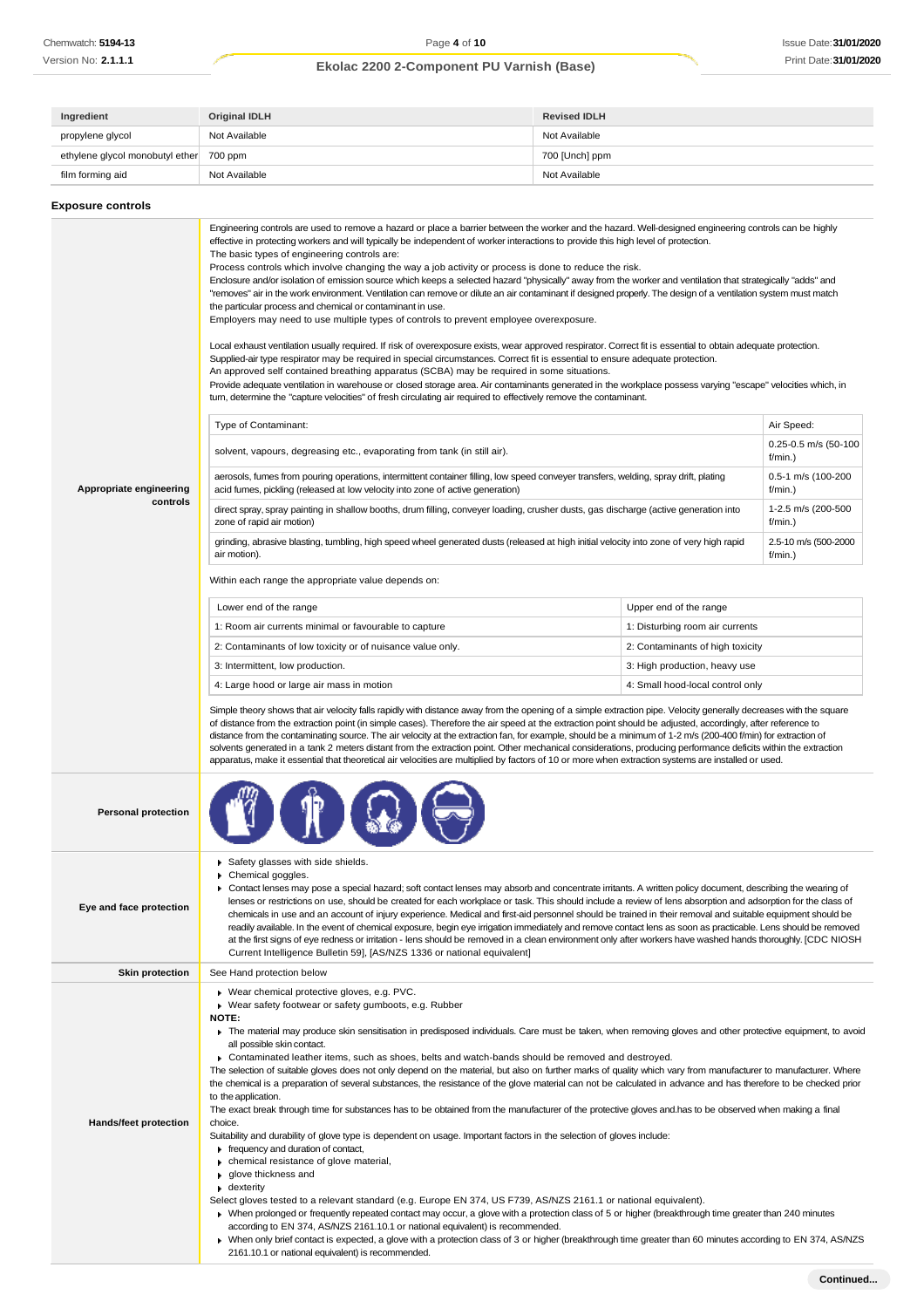|                        | Some glove polymer types are less affected by movement and this should be taken into account when considering gloves for long-term use.<br>Contaminated gloves should be replaced.<br>Gloves must only be wom on clean hands. After using gloves, hands should be washed and dried thoroughly. Application of a non-perfumed moisturiser is<br>recommended. |
|------------------------|-------------------------------------------------------------------------------------------------------------------------------------------------------------------------------------------------------------------------------------------------------------------------------------------------------------------------------------------------------------|
| <b>Body protection</b> | See Other protection below                                                                                                                                                                                                                                                                                                                                  |
| Other protection       | Overalls.<br>P.V.C. apron.<br>Barrier cream.<br>Skin cleansing cream.<br>Eye wash unit.                                                                                                                                                                                                                                                                     |
| <b>Thermal hazards</b> | Not Available                                                                                                                                                                                                                                                                                                                                               |

## **Recommended material(s)**

**GLOVE SELECTION INDEX**

Glove selection is based on a modified presentation of the:

*"***Forsberg Clothing Performance Index".**

The effect(s) of the following substance(s) are taken into account in the *computergenerated* selection:

Ekolac 2200 2-Component PU Varnish (Base)

| <b>Material</b>             | <b>CPI</b> |
|-----------------------------|------------|
| <b>BUTYL</b>                | C          |
| NAT+NEOPR+NITRILE           | C          |
| NATURAL RUBBER              | C          |
| <b>NEOPRENE</b>             | C          |
| <b>NITRILE</b>              | C          |
| PE/EVAL/PE                  | C          |
| <b>PVA</b>                  | C          |
| <b>PVC</b>                  | C          |
| SARANEX-23                  | C          |
| ##ethylene glycol monobutyl | ether      |

#### \* CPI - Chemwatch Performance Index

A: Best Selection

B: Satisfactory; may degrade after 4 hours continuous immersion

C: Poor to Dangerous Choice for other than short term immersion

**NOTE**: As a series of factors will influence the actual performance of the glove, a final selection must be based on detailed observation. -

\* Where the glove is to be used on a short term, casual or infrequent basis, factors such as "feel" or convenience (e.g. disposability), may dictate a choice of gloves which might otherwise be unsuitable following long-term or frequent use. A qualified practitioner should be consulted.

## **SECTION 9 PHYSICAL AND CHEMICAL PROPERTIES**

**Information on basic physical and chemical properties**

| Appearance                                      | Clear or coloured liquid; mixes with water. |                                                   |                |
|-------------------------------------------------|---------------------------------------------|---------------------------------------------------|----------------|
|                                                 |                                             |                                                   |                |
| <b>Physical state</b>                           | Liquid                                      | Relative density (Water = 1)                      | ~1             |
| Odour                                           | Not Available                               | <b>Partition coefficient</b><br>n-octanol / water | Not Available  |
| <b>Odour threshold</b>                          | Not Available                               | Auto-ignition temperature<br>$(^{\circ}C)$        | Not Applicable |
| pH (as supplied)                                | Not Available                               | Decomposition<br>temperature                      | Not Available  |
| Melting point / freezing<br>point (°C)          | Not Available                               | <b>Viscosity (cSt)</b>                            | Not Available  |
| Initial boiling point and<br>boiling range (°C) | Not Available                               | Molecular weight (g/mol)                          | Not Applicable |
| Flash point (°C)                                | Not Applicable                              | <b>Taste</b>                                      | Not Available  |
| <b>Evaporation rate</b>                         | Not Available                               | <b>Explosive properties</b>                       | Not Available  |
| Flammability                                    | Not Applicable                              | <b>Oxidising properties</b>                       | Not Available  |
| Upper Explosive Limit (%)                       | Not Applicable                              | Surface Tension (dyn/cm or<br>mN/m                | Not Available  |
| Lower Explosive Limit (%)                       | Not Applicable                              | <b>Volatile Component (%vol)</b>                  | $6 - 10$       |
| Vapour pressure (kPa)                           | Not Available                               | Gas group                                         | Not Available  |
| Solubility in water (g/L)                       | Miscible                                    | pH as a solution (1%)                             | Not Available  |
| Vapour density (Air = 1)                        | Not Available                               | VOC g/L                                           | Not Available  |

## **SECTION 10 STABILITY AND REACTIVITY**

#### **Respiratory protection**

Type A-P Filter of sufficient capacity. (AS/NZS 1716 & 1715, EN 143:2000 & 149:2001, ANSI Z88 or national equivalent)

Where the concentration of gas/particulates in the breathing zone, approaches or exceeds the "Exposure Standard" (or ES), respiratory protection is required.

Degree of protection varies with both face-piece and Class of filter; the nature of protection varies with Type of filter.

| <b>Required Minimum</b><br><b>Protection Factor</b> | Half-Face<br>Respirator           | <b>Full-Face</b><br>Respirator | <b>Powered Air</b><br>Respirator       |
|-----------------------------------------------------|-----------------------------------|--------------------------------|----------------------------------------|
| up to $5 \times ES$                                 | A-AUS / Class 1<br>P <sub>2</sub> |                                | A-PAPR-AUS /<br>Class 1 P <sub>2</sub> |
| up to $25 \times ES$                                | Air-line*                         | $A-2$ P <sub>2</sub>           | A-PAPR-2 P2                            |
| up to $50 \times ES$                                | ۰                                 | $A-3P2$                        |                                        |
| $50+ x ES$                                          |                                   | Air-line**                     |                                        |

### ^ - Full-face

A(All classes) = Organic vapours, B AUS or B1 = Acid gasses, B2 = Acid gas or hydrogen cyanide(HCN), B3 = Acid gas or hydrogen cyanide(HCN), E = Sulfur dioxide(SO2), G = Agricultural chemicals,  $K =$  Ammonia(NH3), Hg = Mercury, NO = Oxides of nitrogen, MB = Methyl bromide, AX = Low boiling point organic compounds(below 65 degC)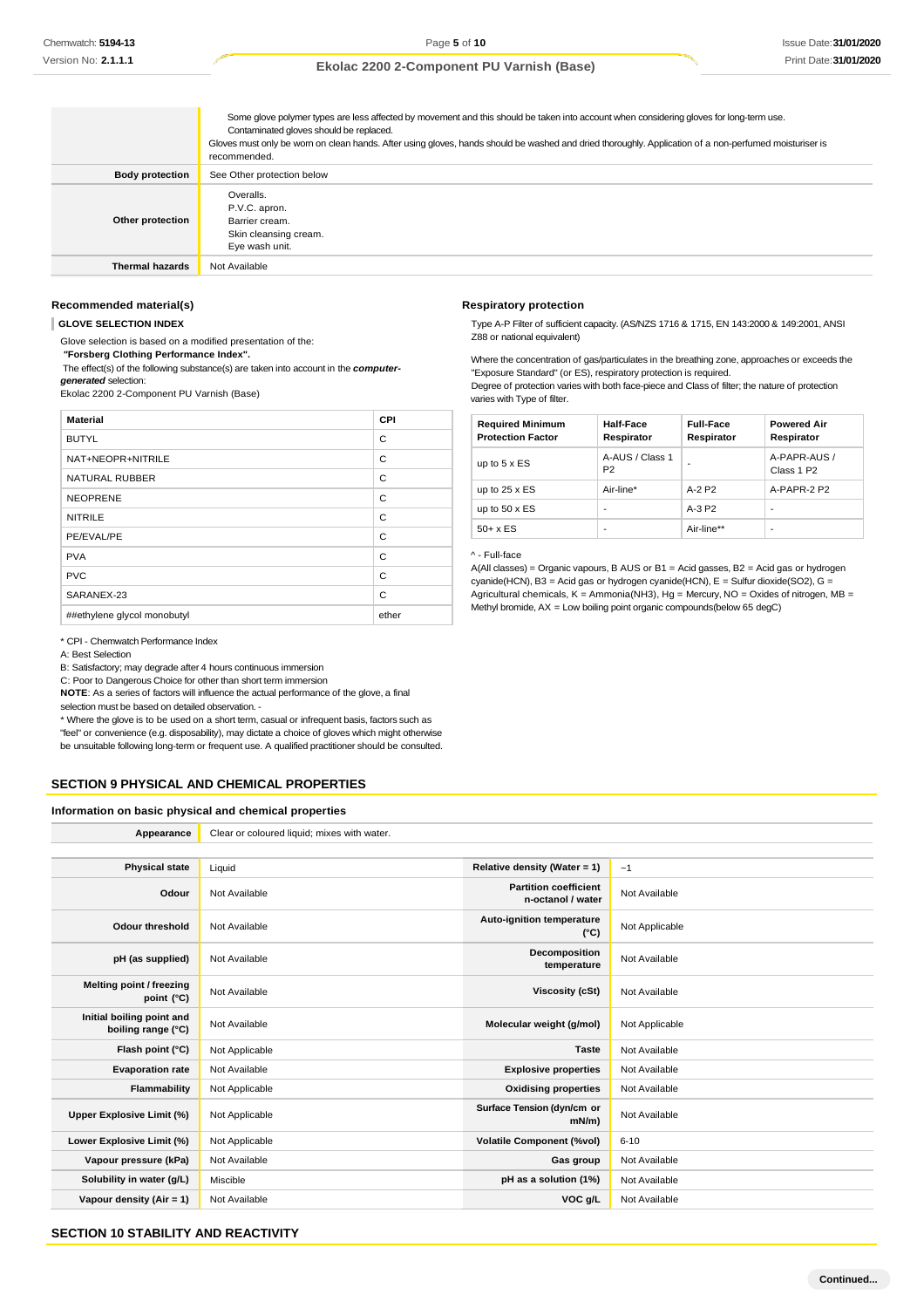| Reactivity                                 | See section 7                                                                                                                    |
|--------------------------------------------|----------------------------------------------------------------------------------------------------------------------------------|
| <b>Chemical stability</b>                  | Unstable in the presence of incompatible materials.<br>Product is considered stable.<br>Hazardous polymerisation will not occur. |
| Possibility of hazardous<br>reactions      | See section 7                                                                                                                    |
| <b>Conditions to avoid</b>                 | See section 7                                                                                                                    |
| Incompatible materials                     | See section 7                                                                                                                    |
| <b>Hazardous decomposition</b><br>products | See section 5                                                                                                                    |

## **SECTION 11 TOXICOLOGICAL INFORMATION**

## **Information on toxicological effects**

| Inhaled                                      | The material is not thought to produce either adverse health effects or irritation of the respiratory tract following inhalation (as classified by EC Directives<br>using animal models). Nevertheless, adverse systemic effects have been produced following exposure of animals by at least one other route and good hygiene<br>practice requires that exposure be kept to a minimum and that suitable control measures be used in an occupational setting.                                                                                                                                                                               |                                    |  |
|----------------------------------------------|---------------------------------------------------------------------------------------------------------------------------------------------------------------------------------------------------------------------------------------------------------------------------------------------------------------------------------------------------------------------------------------------------------------------------------------------------------------------------------------------------------------------------------------------------------------------------------------------------------------------------------------------|------------------------------------|--|
| Ingestion                                    | Accidental ingestion of the material may be damaging to the health of the individual.<br>Considered an unlikely route of entry in commercial/industrial environments                                                                                                                                                                                                                                                                                                                                                                                                                                                                        |                                    |  |
| <b>Skin Contact</b>                          | The material is not thought to produce adverse health effects or skin irritation following contact (as classified by EC Directives using animal models).<br>Nevertheless, good hygiene practice requires that exposure be kept to a minimum and that suitable gloves be used in an occupational setting.<br>Open cuts, abraded or irritated skin should not be exposed to this material<br>Entry into the blood-stream, through, for example, cuts, abrasions or lesions, may produce systemic injury with harmful effects. Examine the skin prior to the use<br>of the material and ensure that any external damage is suitably protected. |                                    |  |
| Eye                                          | Although the liquid is not thought to be an irritant (as classified by EC Directives), direct contact with the eye may produce transient discomfort characterised<br>by tearing or conjunctival redness (as with windburn).                                                                                                                                                                                                                                                                                                                                                                                                                 |                                    |  |
| Chronic                                      | Substance accumulation, in the human body, may occur and may cause some concern following repeated or long-term occupational exposure.<br>There is limited evidence that, skin contact with this product is more likely to cause a sensitisation reaction in some persons compared to the general<br>population.<br>There is some evidence from animal testing that exposure to this material may result in toxic effects to the unborn baby.<br>Based on experience with similar materials, there is a possibility that exposure to the material may reduce fertility in humans at levels which do not cause other<br>toxic effects.       |                                    |  |
| Ekolac 2200 2-Component<br>PU Varnish (Base) | <b>TOXICITY</b><br>Not Available                                                                                                                                                                                                                                                                                                                                                                                                                                                                                                                                                                                                            | <b>IRRITATION</b><br>Not Available |  |
|                                              | <b>TOXICITY</b>                                                                                                                                                                                                                                                                                                                                                                                                                                                                                                                                                                                                                             | <b>IRRITATION</b>                  |  |
|                                              | Dermal (rabbit) LD50: >2000 mg/kg <sup>[1]</sup>                                                                                                                                                                                                                                                                                                                                                                                                                                                                                                                                                                                            | Eye (rabbit): 100 mg - mild        |  |
| propylene glycol                             | Oral (rat) LD50: 20000 mg/kgd <sup>[2]</sup>                                                                                                                                                                                                                                                                                                                                                                                                                                                                                                                                                                                                | Eye (rabbit): 500 mg/24h - mild    |  |
|                                              |                                                                                                                                                                                                                                                                                                                                                                                                                                                                                                                                                                                                                                             | Skin(human):104 mg/3d Intermit Mod |  |
|                                              |                                                                                                                                                                                                                                                                                                                                                                                                                                                                                                                                                                                                                                             | Skin(human):500 mg/7days mild      |  |
|                                              | <b>TOXICITY</b>                                                                                                                                                                                                                                                                                                                                                                                                                                                                                                                                                                                                                             | <b>IRRITATION</b>                  |  |
| ethylene glycol monobutyl                    | dermal (rat) LD50: >2000 mg/kg <sup>[1]</sup>                                                                                                                                                                                                                                                                                                                                                                                                                                                                                                                                                                                               | * [Union Carbide]                  |  |

**ether** *Legend: 1. Value obtained from Europe ECHA Registered Substances - Acute toxicity 2.\* Value obtained from manufacturer's SDS. Unless otherwise specified data extracted from RTECS - Register of Toxic Effect of chemical Substances* Inhalation (rat) LC50: 450 ppm/4H<sup>[2]</sup> eye (rabbit): 100 mg SEVERE Oral (rat) LD50: 250 mg/kg<sup>[2]</sup> exercise the contract Eye (rabbit): 100 mg/24h-moderate Skin (rabbit): 500 mg, open; mild

| The material may cause skin irritation after prolonged or repeated exposure and may produce on contact skin redness, swelling, the production of vesicles,<br>scaling and thickening of the skin.<br>The acute oral toxicity of propylene glycol is very low, and large quantities are required to cause perceptible health damage in humans. Serious toxicity<br>generally occurs only at plasma concentrations over 1 g/L, which requires extremely high intake over a relatively short period of time. It would be nearly<br>impossible to reach toxic levels by consuming foods or supplements, which contain at most 1 g/kg of PG. Cases of propylene glycol poisoning are usually<br>related to either inappropriate intravenous administration or accidental ingestion of large quantities by children. The potential for long-term oral toxicity is<br>also low. Because of its low chronic oral toxicity, propylene glycol was classified by the U.S. Food and Drug Administration as "generally recognized as<br>safe" (GRAS) for use as a direct food additive.<br>Prolonged contact with propylene glycol is essentially non-irritating to the skin. Undiluted propylene glycol is minimally irritating to the eye, and can<br>produce slight transient conjunctivitis (the eye recovers after the exposure is removed). Exposure to mists may cause eye irritation, as well as upper<br>respiratory tract irritation. Inhalation of the propylene glycol vapours appears to present no significant hazard in ordinary applications. However, limited<br><b>PROPYLENE GLYCOL</b><br>human experience indicates that inhalation of propylene glycol mists could be irritating to some individuals It is therefore recommended that propylene<br>glycol not be used in applications where inhalation exposure or human eye contact with the spray mists of these materials is likely, such as fogs for<br>theatrical productions or antifreeze solutions for emergency eye wash stations.<br>Propylene glycol is metabolised in the human body into pyruvic acid (a normal part of the glucose-metabolism process, readily converted to energy), acetic<br>acid (handled by ethanol-metabolism), lactic acid (a normal acid generally abundant during digestion), and propionaldehyde (a potentially hazardous<br>substance).<br>Propylene glycol shows no evidence of being a carcinogen or of being genotoxic.<br>Research has suggested that individuals who cannot tolerate propylene glycol probably experience a special form of irritation, but that they only rarely<br>develop allergic contact dermatitis. Other investigators believe that the incidence of allergic contact dermatitis to propylene glycol may be greater than 2%<br>in patients with eczema. |  |
|-------------------------------------------------------------------------------------------------------------------------------------------------------------------------------------------------------------------------------------------------------------------------------------------------------------------------------------------------------------------------------------------------------------------------------------------------------------------------------------------------------------------------------------------------------------------------------------------------------------------------------------------------------------------------------------------------------------------------------------------------------------------------------------------------------------------------------------------------------------------------------------------------------------------------------------------------------------------------------------------------------------------------------------------------------------------------------------------------------------------------------------------------------------------------------------------------------------------------------------------------------------------------------------------------------------------------------------------------------------------------------------------------------------------------------------------------------------------------------------------------------------------------------------------------------------------------------------------------------------------------------------------------------------------------------------------------------------------------------------------------------------------------------------------------------------------------------------------------------------------------------------------------------------------------------------------------------------------------------------------------------------------------------------------------------------------------------------------------------------------------------------------------------------------------------------------------------------------------------------------------------------------------------------------------------------------------------------------------------------------------------------------------------------------------------------------------------------------------------------------------------------------------------------------------------------------------------------------------------------------------------------------------------------------------------------------------------------------------------------------------------------------------------------|--|
|                                                                                                                                                                                                                                                                                                                                                                                                                                                                                                                                                                                                                                                                                                                                                                                                                                                                                                                                                                                                                                                                                                                                                                                                                                                                                                                                                                                                                                                                                                                                                                                                                                                                                                                                                                                                                                                                                                                                                                                                                                                                                                                                                                                                                                                                                                                                                                                                                                                                                                                                                                                                                                                                                                                                                                                     |  |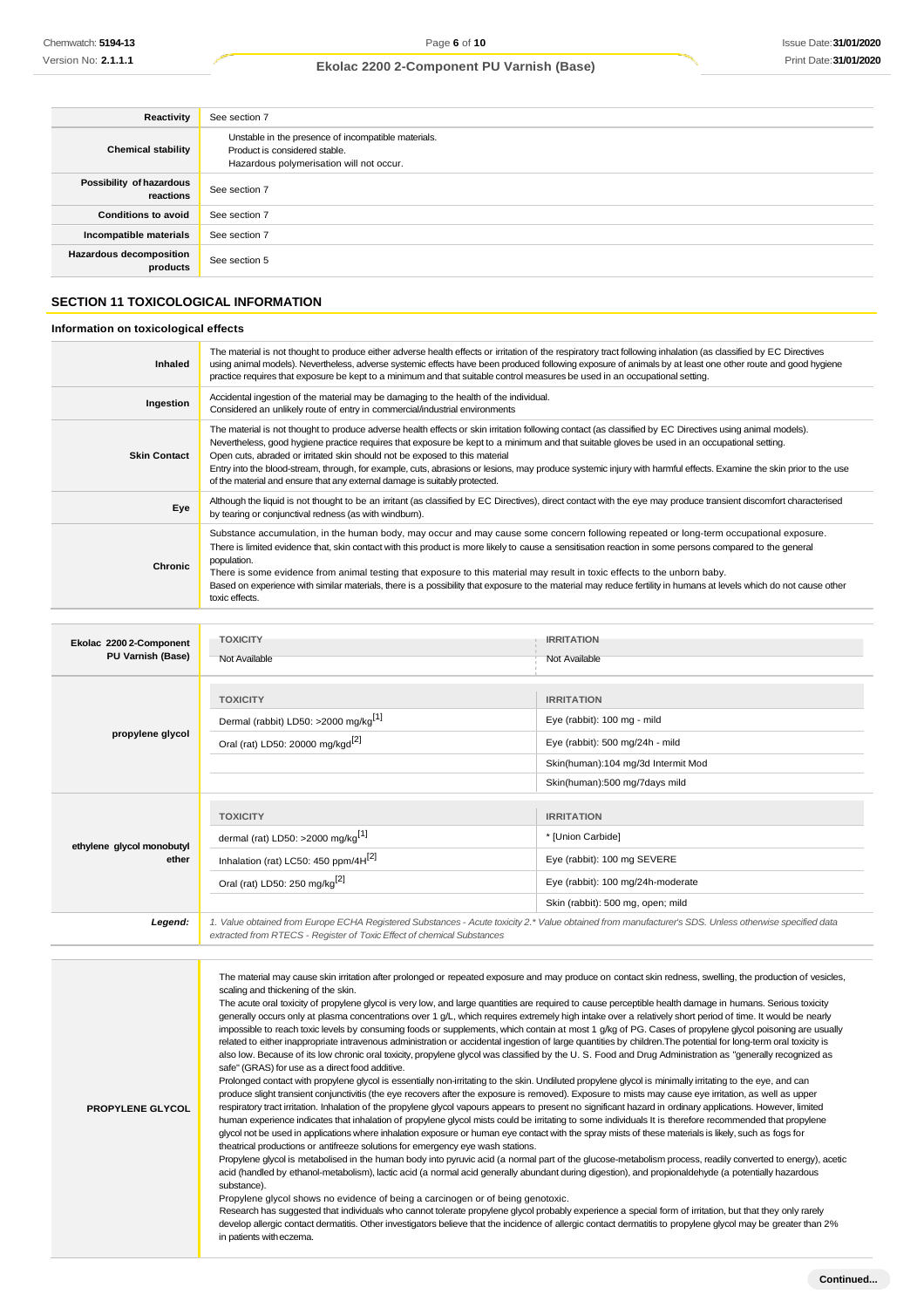|                                                  | One study strongly suggests a connection between airborne concentrations of propylene glycol in houses and development of asthma and allergic<br>reactions, such as rhinitis or hives in children<br>Another study suggested that the concentrations of PGEs (counted as the sum of propylene glycol and glycol ethers) in indoor air, particularly bedroom air,<br>is linked to increased risk of developing numerous respiratory and immune disorders in children, including asthma, hay fever, eczema, and allergies, with<br>increased risk ranging from 50% to 180%. This concentration has been linked to use of water-based paints and water-based system cleansers.<br>Patients with vulvodynia and interstitial cystitis may be especially sensitive to propylene glycol. Women suffering with yeast infections may also notice that<br>some over the counter creams can cause intense burning. Post menopausal women who require the use of an eostrogen cream may notice that brand<br>name creams made with propylene glycol often create extreme, uncomfortable burning along the vulva and perianal area. Additionally, some electronic<br>cigarette users who inhale propylene glycol vapor may experience dryness of the throat or shortness of breath. As an alternative, some suppliers will put<br>Vegetable Glycerin in the "e-liquid" for those who are allergic (or have bad reactions) to propylene glycol.<br>Adverse responses to intravenous administration of drugs which use PG as an excipient have been seen in a number of people, particularly with large<br>dosages thereof. Responses may include "hypotension, bradycardia QRS and T abnormalities on the ECG, arrhythmia, cardiac arrest, serum<br>hyperosmolality, lactic acidosis, and haemolysis". A high percentage (12% to 42%) of directly-injected propylene glycol is eliminated/secreted in urine<br>unaltered depending on dosage, with the remainder appearing in its glucuronide-form. The speed of renal filtration decreases as dosage increases, which<br>may be due to propylene glycol's mild anesthetic / CNS-depressant -properties as an alcohol. In one case, intravenous administration of propylene glycol-<br>suspended nitroglycerin to an elderly man may have induced coma and acidosis.<br>Propylene glycol is an approved food additive for dog food under the category of animal feed and is generally recognized as safe for dogs with an LD50 of<br>9 mL/kg. The LD50 is higher for most laboratory animals (20 mL/kg)<br>Similarly, propylene glycol is an approved food additive for human food as well. The exception is that it is prohibited for use in food for cats due to links to<br>Heinz body anemia.                                                                                                                                                                                                                                                                                                                                                                                                                                                                                                                                                                                                                                                                                                                                                                                                                                                                                                                                                                                                                                                                                                                                                                                                                                                                                                                                                                                                                                                                                                                                                                                                                                                                                                                                                                                                                                                                                                                                                                                                                                                                                                                                                                                                                                                                                                                                                                                                                                                                                                                                                                                                                                                                                                                                                                                                                                                                                                                                                                                                                                                                                                                                                                                                                                                                                                                                                                                                                                                                                                                                                                                                                                                                                                                                                                                                                                                                                                                                                                                                                                                                                                                                                                                                                                                                                                                                                                                                                                                                                                                                                                                                                                                                                                                                                                                                                                                                                                                                                                                                                                                                                                                                                                                 |
|--------------------------------------------------|----------------------------------------------------------------------------------------------------------------------------------------------------------------------------------------------------------------------------------------------------------------------------------------------------------------------------------------------------------------------------------------------------------------------------------------------------------------------------------------------------------------------------------------------------------------------------------------------------------------------------------------------------------------------------------------------------------------------------------------------------------------------------------------------------------------------------------------------------------------------------------------------------------------------------------------------------------------------------------------------------------------------------------------------------------------------------------------------------------------------------------------------------------------------------------------------------------------------------------------------------------------------------------------------------------------------------------------------------------------------------------------------------------------------------------------------------------------------------------------------------------------------------------------------------------------------------------------------------------------------------------------------------------------------------------------------------------------------------------------------------------------------------------------------------------------------------------------------------------------------------------------------------------------------------------------------------------------------------------------------------------------------------------------------------------------------------------------------------------------------------------------------------------------------------------------------------------------------------------------------------------------------------------------------------------------------------------------------------------------------------------------------------------------------------------------------------------------------------------------------------------------------------------------------------------------------------------------------------------------------------------------------------------------------------------------------------------------------------------------------------------------------------------------------------------------------------------------------------------------------------------------------------------------------------------------------------------------------------------------------------------------------------------------------------------------------------------------------------------------------------------------------------------------------------------------------------------------------------------------------------------------------------------------------------------------------------------------------------------------------------------------------------------------------------------------------------------------------------------------------------------------------------------------------------------------------------------------------------------------------------------------------------------------------------------------------------------------------------------------------------------------------------------------------------------------------------------------------------------------------------------------------------------------------------------------------------------------------------------------------------------------------------------------------------------------------------------------------------------------------------------------------------------------------------------------------------------------------------------------------------------------------------------------------------------------------------------------------------------------------------------------------------------------------------------------------------------------------------------------------------------------------------------------------------------------------------------------------------------------------------------------------------------------------------------------------------------------------------------------------------------------------------------------------------------------------------------------------------------------------------------------------------------------------------------------------------------------------------------------------------------------------------------------------------------------------------------------------------------------------------------------------------------------------------------------------------------------------------------------------------------------------------------------------------------------------------------------------------------------------------------------------------------------------------------------------------------------------------------------------------------------------------------------------------------------------------------------------------------------------------------------------------------------------------------------------------------------------------------------------------------------------------------------------------------------------------------------------------------------------------------------------------------------------------------------------------------------------------------------------------------------------------------------------------------------------------------------------------------------------------------------------------------------------------------------------------------------------------------------------------------------------------------------------------------------------------------------------------------------------------------------------------------------------------------------------------------------------------------------------------------------------------------------------------------------------------------------------------------------------------------------------------------------------------------------------------------------------------------------------------------------------------------------------------------------------------------------------------------------------------------------------------------------------------------------------------------------------------------------------------------------------------------------------------------------------------------------------------------------------------------------------------------------------------------------------------------------------------------------------------------------------------------------------------------------------------------------------------------------------------------------------------------------------------------------------------------------------------------------------------------------------------------------------------------------------------------------------------------------------------------------------------------------------------------------------------------------------------------------------------------------------------------------------------------------------------------------------------------------------------------------------------------------------|
| <b>ETHYLENE GLYCOL</b><br><b>MONOBUTYL ETHER</b> | The material may produce severe irritation to the eye causing pronounced inflammation. Repeated or prolonged exposure to irritants may produce<br>conjunctivitis.<br>The material may cause skin irritation after prolonged or repeated exposure and may produce on contact skin redness, swelling, the production of vesicles,<br>scaling and thickening of the skin.<br>For ethylene glycol monoalkyl ethers and their acetates (EGMAEs):<br>Typical members of this category are ethylene glycol propylene ether (EGPE), ethylene glycol butyl ether (EGBE) and ethylene glycol hexyl ether (EGHE)<br>and their acetates.<br>EGMAEs are substrates for alcohol dehydrogenase isozyme ADH-3, which catalyzes the conversion of their terminal alcohols to aldehydes (which are<br>transient metabolites). Further, rapid conversion of the aldehydes by aldehyde dehydrogenase produces alkoxyacetic acids, which are the predominant<br>urinary metabolites of mono substituted glycol ethers.<br>Acute Toxicity: Oral LD50 values in rats for all category members range from 739 (EGHE) to 3089 mg/kg bw (EGPE), with values increasing with<br>decreasing molecular weight. Four to six hour acute inhalation toxicity studies were conducted for these chemicals in rats at the highest vapour<br>concentrations practically achievable. Values range from LC0 > 85 ppm (508 mg/m3) for EGHE, LC50 > 400ppm (2620 mg/m3) for EGBEA to LC50 ><br>2132 ppm (9061 mg/m3) for EGPE. No lethality was observed for any of these materials under these conditions. Dermal LD50 values in rabbits range from<br>435 mg/kg bw (EGBE) to 1500 mg/kg bw (EGBEA). Overall these category members can be considered to be of low to moderate acute toxicity. All category<br>members cause reversible irritation to skin and eyes, with EGBEA less irritating and EGHE more irritating than the other category members. EGPE and<br>EGBE are not sensitisers in experimental animals or humans. Signs of acute toxicity in rats, mice and rabbits are consistent with haemolysis (with the<br>exception of EGHE) and non-specific CNS depression typical of organic solvents in general. Alkoxyacetic acid metabolites, propoxyacetic acid (PAA) and<br>butoxyacetic acid (BAA), are responsible for the red blood cell hemolysis. Signs of toxicity in humans deliberately ingesting cleaning fluids containing<br>9-22% EGBE are similar to those of rats, with the exception of haemolysis. Although decreased blood haemoglobin and/or haemoglobinuria were observed<br>in some of the human cases, it is not clear if this was due to haemolysis or haemodilution as a result of administration of large volumes of fluid. Red blood<br>cells of humans are many-fold more resistant to toxicity from EGPE and EGBE in vitro than those of rats.<br>Repeat dose toxicity: The fact that the NOAEL for repeated dose toxicity of EGBE is less than that of EGPE is consistent with red blood cells being more<br>sensitive to EGBE than EGPE. Blood from mice, rats, hamsters, rabbits and baboons were sensitive to the effects of BAA in vitro and displayed similar<br>responses, which included erythrocyte swelling (increased haematocrit and mean corpuscular hemoglobin), followed by hemolysis. Blood from humans,<br>pigs, dogs, cats, and guinea pigs was less sensitive to haemolysis by BAA in vitro.<br>Mutagenicity: In the absence and presence of metabolic activation, EGBE tested negative for mutagenicity in Ames tests conducted in S.<br>typhimurium strains TA97, TA98, TA100, TA1535 and TA1537 and EGHE tested negative in strains TA98, TA100, TA1535, TA1537 and TA1538. In<br>vitro cytogenicity and sister chromatid exchange assays with EGBE and EGHE in Chinese Hamster Ovary Cells with and without metabolic activation and<br>in vivo micronucleus tests with EGBE in rats and mice were negative, indicating that these glycol ethers are not genotoxic.<br>Carcinogenicity: In a 2-year inhalation chronic toxicity and carcinogenicity study with EGBE in rats and mice a significant increase in the incidence of<br>liver haemangiosarcomas was seen in male mice and forestomach tumours in female mice. It was decided that based on the mode of action data available,<br>there was no significant hazard for humancarcinogenicity<br>Reproductive and developmental toxicity. The results of reproductive and developmental toxicity studies indicate that the glycol ethers in this category<br>are not selectively toxic to the reproductive system or developing fetus, developmental toxicity is secondary to maternal toxicity. The repeated dose toxicity<br>studies in which reproductive organs were examined indicate that the members of this category are not associated with toxicity to reproductive organs<br>(including the testes).<br>Results of the developmental toxicity studies conducted via inhalation exposures during gestation periods on EGPE (rabbits -125, 250, 500 ppm or 531,<br>1062, or 2125 mg/m3 and rats - 100, 200, 300, 400 ppm or 425, 850, 1275, or 1700 mg/m3), EGBE (rat and rabbit - 25, 50, 100, 200 ppm or 121, 241, 483,<br>or 966 mg/m3), and EGHE (rat and rabbit - 20.8, 41.4, 79.2 ppm or 124, 248, or 474 mg/m3) indicate that the members of the category are not teratogenic.<br>The NOAELs for developmental toxicity are greater than 500 ppm or 2125 mg/m3 (rabbit-EGPE), 100 ppm or 425 mg/m3 (rat-EGPE), 50 ppm or 241<br>mg/m3 (rat EGBE) and 100 ppm or 483 mg/m3 (rabbit EGBE) and greater than 79.2 ppm or 474 mg/m3 (rat and rabbit-EGHE).<br>Exposure of pregnant rats to ethylene glycol monobutyl ether (2-butoxyethanol) at 100 ppm or rabbits at 200 ppm during organogenesis resulted in<br>matemal toxicity and embryotoxicity including a decreased number of viable implantations per litter. Slight foetoxicity in the form of poorly ossified or<br>unossified skeletal elements was also apparent in rats. Teratogenic effects were not observed in other species.<br>At least one researcher has stated that the reproductive effects were less than that of other monoalkyl ethers of ethylene glycol.<br>Chronic exposure may cause anaemia, macrocytosis, abnormally large red cells and abnormal red cell fragility.<br>Exposure of male and female rats and mice for 14 weeks to 2 years produced a regenerative haemolytic anaemia and subsequent effects on the<br>haemopoietic system in rats and mice. In addition, 2-butoxyethanol exposures caused increases in the incidence of neoplasms and nonneoplastic lesions<br>(1). The occurrence of the anaemia was concentration-dependent and more pronounced in rats and females. In this study it wasproposed that<br>2-butoxyethanol at concentrations of 500 ppm and greater produced an acute disseminated thrombosis and bone infarction in male and female rats as a<br>result of severe acute haemolysis and reduced deformability of erythrocytes or through anoxic damage to endothelial cells that compromise blood flow. In two-<br>year studies, 2-butoxyethanol continued to affect circulating erythroid mass, inducing a responsive anaemia. Rats showed a marginal increase in the<br>incidence of benign or malignant pheochromocytomas (combined) of the adrenal gland. In mice, 2-butoxyethanol exposure resulted in a concentration<br>dependent increase in the incidence of squamous cell papilloma or carcinoma of the forestomach. It was hypothesised that exposure-induced irritation<br>produced inflammatory and hyperplastic effects in the forestomach and that the neoplasia were associated with a continuation of the injury/degeneration<br>process. Exposure also produced a concentration -dependent increase in the incidence of haemangiosarcoma of the liver of male mice and hepatocellular |
|                                                  | carcinoma.<br>1: NTP Toxicology Program Technical report Series 484, March 2000.<br>For ethylene glycol:<br>Ethylene glycol is quickly and extensively absorbed through the gastrointestinal tract. Limited information suggests that it is also absorbed through the<br>respiratory tract; dermal absorption is apparently slow. Following absorption, ethylene glycol is distributed throughout the body according to total body                                                                                                                                                                                                                                                                                                                                                                                                                                                                                                                                                                                                                                                                                                                                                                                                                                                                                                                                                                                                                                                                                                                                                                                                                                                                                                                                                                                                                                                                                                                                                                                                                                                                                                                                                                                                                                                                                                                                                                                                                                                                                                                                                                                                                                                                                                                                                                                                                                                                                                                                                                                                                                                                                                                                                                                                                                                                                                                                                                                                                                                                                                                                                                                                                                                                                                                                                                                                                                                                                                                                                                                                                                                                                                                                                                                                                                                                                                                                                                                                                                                                                                                                                                                                                                                                                                                                                                                                                                                                                                                                                                                                                                                                                                                                                                                                                                                                                                                                                                                                                                                                                                                                                                                                                                                                                                                                                                                                                                                                                                                                                                                                                                                                                                                                                                                                                                                                                                                                                                                                                                                                                                                                                                                                                                                                                                                                                                                                                                                                                                                                                                                                                                                                                                                                                                                                                                                                                                                                                                                                                                                                                                                                                                                                                                                                                                                                                                                                                                                                                   |

water. In most mammalian species, including humans, ethylene glycol is initially metabolised by alcohol. dehydrogenase to form glycolaldehyde, which is rapidly converted to glycolic acid and glyoxal by aldehyde oxidase and aldehyde dehydrogenase. These metabolites are oxidised to glyoxylate; glyoxylate may be further metabolised to formic acid, oxalic acid, and glycine. Breakdown of both glycine and formic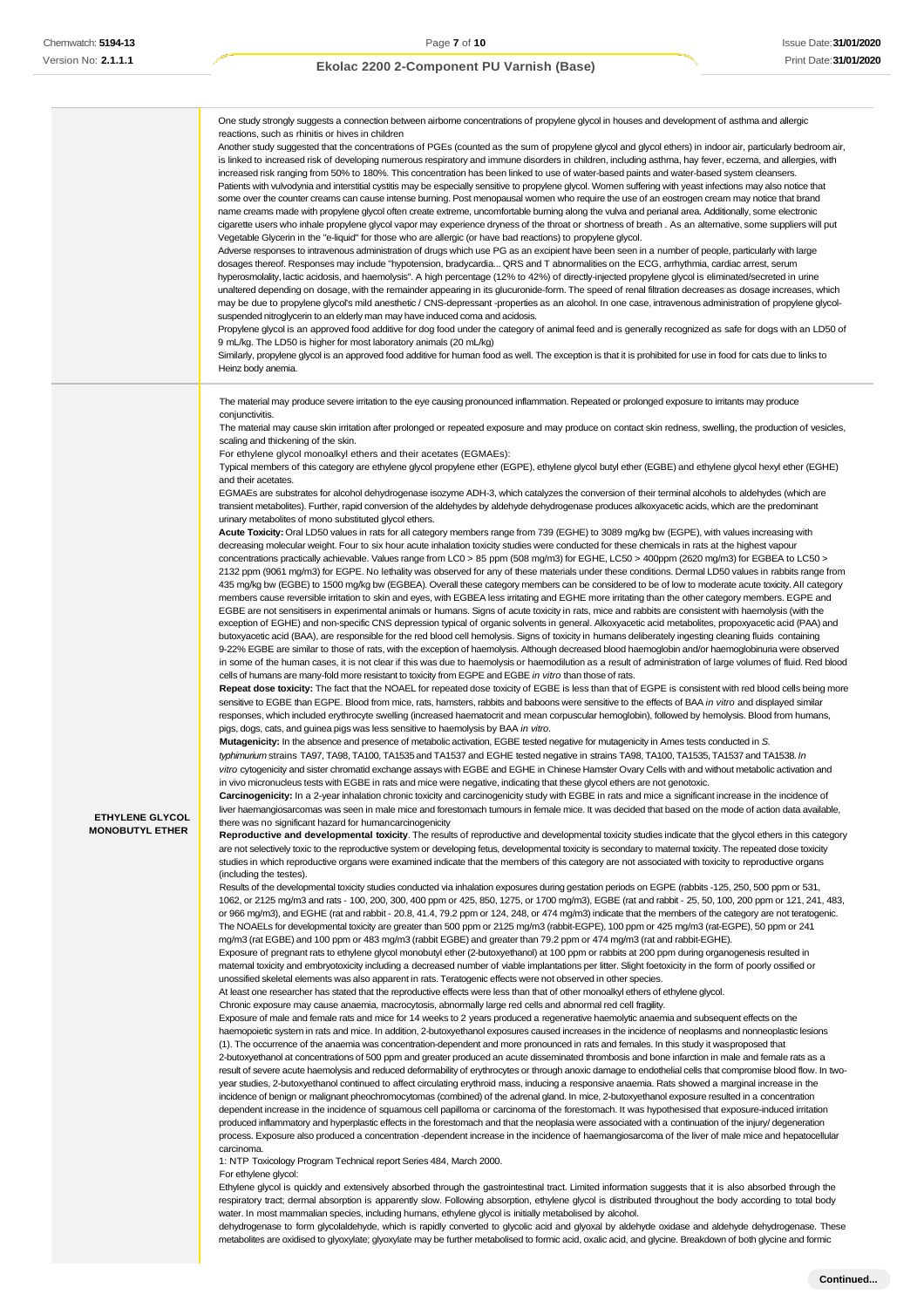acid can generate CO2, which is one of the major elimination products of ethylene glycol. In addition to exhaled CO2, ethylene glycol is eliminated in the urine as both the parent compound and glycolic acid. Elimination of ethylene glycol from the plasma in both humans and laboratory animals is rapid after oral exposure; elimination half-lives are in the range of 1-4 hours in most species tested. **Respiratory Effects.** Respiratory system involvement occurs 12-24 hours after ingestion of sufficient amounts of ethylene glycol and is considered to be part of a second stage in ethylene glycol poisoning The symptoms include hyperventilation, shallow rapid breathing, and generalized pulmonary edema with calcium oxalate crystals occasionally present in the lung parenchyma. Respiratory system involvement appears to be dose-dependent and occurs concomitantly with cardiovascular changes. Pulmonary infiltrates and other changes compatible with adult respiratory distress syndrome (ARDS) may characterise the second stage of ethylene glycol poisoning Pulmonary oedema can be secondary to cardiac failure, ARDS, or aspiration of gastric contents. Symptoms related to acidosis such as hyperpnea and tachypnea are frequently observed; however, major respiratory morbidities such as pulmonary edema and bronchopneumonia are relatively rare and usually only observed with extreme poisoning (e.g., in only 5 of 36 severely poisoned cases). **Cardiovascular Effects.** Cardiovascular system involvement in humans occurs at the same time as respiratory system involvement, during the second phase of oral ethylene glycol poisoning, which is 12- 24 hours after acute exposure. The symptoms of cardiac involvement include tachycardia, ventricular gallop and cardiac enlargement. Ingestion of ethylene glycol may also cause hypertension or hypotension, which may progress to cardiogenic shock. Myocarditis has been observed at autopsy in cases of people who died following acute ingestion of ethylene glycol. As in the case of respiratory effects, cardiovascular involvement occurs with ingestion of relatively high doses of ethylene glycol. Nevertheless, circulatory disturbances are a rare occurrence, having been reported in only 8 of 36 severely poisoned cases.Therefore, it appears that acute exposure to high levels of ethylene glycol can cause serious cardiovascular effects in humans. The effects of a long-term, low-dose exposure are unknown. Gastrointestinal Effects. Nausea, vomiting with or without blood, pyrosis, and abdominal cramping and pain are common early effects of acute ethylene glycol ingestion. Acute effects of ethylene glycol ingestion in one patient included intermittent diarrhea and abdominal pain, which were attributed to mild colonic ischaemia; severe abdominal pain secondary to colonic stricture and perforation developed 3 months after ingestion, and histology of the resected colon showed birefringent crystals highly suggestive of oxalate deposition. **Musculoskeletal Effects.** Reported musculoskeletal effects in cases of acute ethylene glycol poisoning have included diffuse muscle tenderness and myalgias associated with elevated serum creatinine phosphokinase levels, and myoclonic jerks and tetanic contractions associated with hypocalcaemia. **Hepatic Effects.** Central hydropic or fatty degeneration, parenchymal necrosis, and calcium oxalate crystals in the liver have been observed at autopsy in cases of people who died following acute ingestion of ethylene glycol. **Renal Effects.** Adverse renal effects after ethylene glycol ingestion in humans can be observed during the third stage of ethylene glycol toxicity 24-72 hours after acute exposure. The hallmark of renal toxicity is the presence of birefringent calcium oxalate monohydrate crystals deposited in renal tubules and their presence in urine after ingestion of relatively high amounts of ethylene glycol. Other signs of nephrotoxicity can include tubular cell degeneration and necrosis and tubular interstitial inflammation. If untreated, the degree of renal damage caused by high doses of ethylene glycol progresses and leads to haematuria, proteinuria, decreased renal function, oliguria, anuria , and ultimately renal failure. These changes in the kidney are linked to acute tubular necrosis but normal or near normal renal function can return with adequate supportive therapy. **Metabolic Effects.** One of the major adverse effects following acute oral exposure of humans to ethylene glycol involves metabolic changes. These changes occur as early as 12 hours after ethylene glycol exposure. Ethylene glycol intoxication is accompanied by metabolic acidosis which is manifested by decreased pH and bicarbonate content of serum and other bodily fluids caused by accumulation of excess glycolic acid. Other characteristic metabolic effects of ethylene glycol poisoning are increased serum anion gap, increased osmolal gap, and hypocalcaemia. Serum anion gap is calculated from concentrations of sodium, chloride, and bicarbonate, is normally 12-16 mM, and is typically elevated after ethylene glycol ingestion due to increases in unmeasured metabolite anions (mainlyglycolate). **Neurological Effects:** Adverse neurological reactions are among the first symptoms to appear in humans after ethylene glycol ingestion. These early neurotoxic effects are also the only symptoms attributed to unmetabolised ethylene glycol. Together with metabolic changes, they occur during the period of 30 minutes to 12 hours after exposure and are considered to be part of the first stage in ethylene glycol intoxication. In cases of acute intoxication, in which a large amount of ethylene glycol is ingested over a very short time period, there is a progression of neurological manifestations which, if not treated, may lead to generalized seizures and coma. Ataxia, slurred speech, confusion, and somnolence are common during the initial phase of ethylene glycol intoxication as are irritation, restlessness, and disorientation. Cerebral edema and crystalline deposits of calcium oxalate in the walls of small blood vessels in the brain were found at autopsy in people who died after acute ethylene glycol ingestion. Effects on cranial nerves appear late (generally 5-20 days post-ingestion), are relatively rare, and according to some investigators constitute a fourth, late cerebral phase in ethylene glycol intoxication. Clinical manifestations of the cranial neuropathy commonly involve lower motor neurons of the facial and bulbar nerves and are reversible over many months. **Reproductive Effects:** Reproductive function after intermediate-duration oral exposure to ethylene glycol has been tested in three multi-generation studies (one in rats and two in mice) and several shorter studies (15-20 days in rats and mice). In these studies, effects on fertility, foetal viability, and male reproductive organs were observed in mice, while the only effect in rats was an increase in gestational duration. **Developmental Effects:** The developmental toxicity of ethylene glycol has been assessed in several acute-duration studies using mice, rats, and rabbits. Available studies indicate that malformations, especially skeletal malformations occur in both mice and rats exposed during gestation; mice are apparently more sensitive to the developmental effects of ethylene glycol. Other evidence of embyrotoxicity in laboratory animals exposed to ethylene glycol exposure includes reduction in foetal body weight. **Cancer:** No studies were located regarding cancer effects in humans or animals after dermal exposure to ethylene glycol. **Genotoxic Effects**: Studies in humans have not addressed the genotoxic effects of ethylene glycol. However, available *in vivo* and *in vitro* laboratory studies provide consistently negative genotoxicity results for ethylene glycol.

NOTE: Changes in kidney, liver, spleen and lungs are observed in animals exposed to high concentrations of this substance by all routes. \*\* ASCC (NZ) SDS

**Acute Toxicity Carcinogenicity Carcinogenicity**  $\circ$ **Skin Irritation/Corrosion Reproductivity**  $\varnothing$ **Serious Eye Damage/Irritation STOT - Single Exposure**  $\circ$ **Respiratory or Skin sensitisation STOT - Repeated Exposure** ல **Mutagenicity Aspiration Hazard**  $\circ$ *Legend: – Data required to make classificationavailable*

> *– Data available but does not fill the criteria for classification* ×

*– Data Not Available to makeclassification*

#### **SECTION 12 ECOLOGICAL INFORMATION**

#### <span id="page-7-0"></span>**Toxicity**

**DO NOT** discharge into sewer or waterways.

#### **Persistence and degradability**

**Ingredient Persistence: Water/Soil Persistence: Air**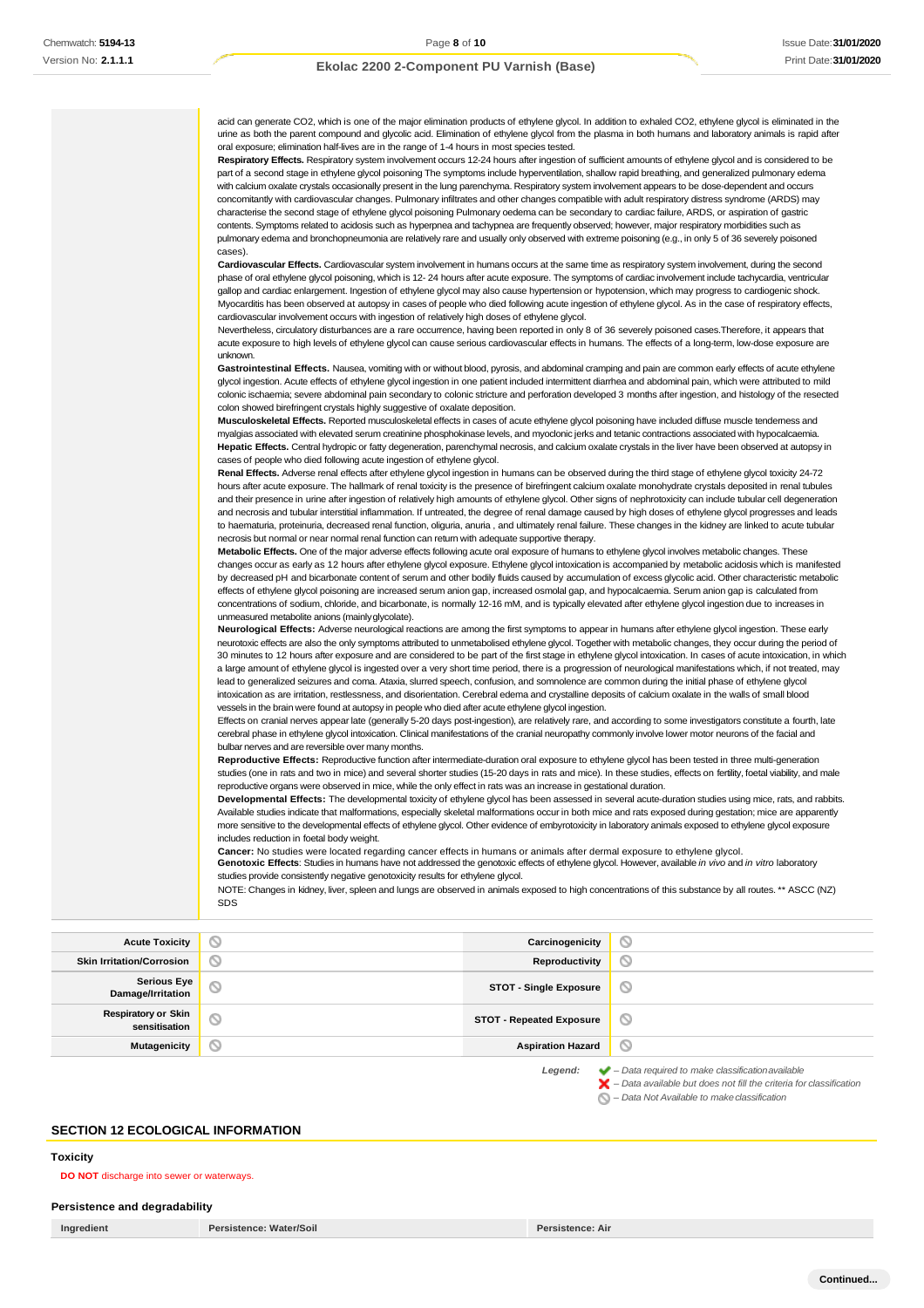| propylene glycol                | ∟OW                       | LOW                           |
|---------------------------------|---------------------------|-------------------------------|
| ethylene glycol monobutyl ether | LOW (Half-life = 56 days) | LOW (Half-life $= 1.37$ days) |

### **Bioaccumulative potential**

| Ingredient                                          | <b>Bioaccumulation</b> |  |
|-----------------------------------------------------|------------------------|--|
| propylene glycol                                    | LOW (BCF = $1$ )       |  |
| ethylene glycol monobutyl ether LOW (BCF = $2.51$ ) |                        |  |
| Mobility in soil                                    |                        |  |
| Ingredient                                          | <b>Mobility</b>        |  |

#### **SECTION 13 DISPOSAL CONSIDERATIONS**

propylene glycol HIGH (KOC = 1) ethylene glycol monobutyl ether  $HIGH (KOC = 1)$ 

#### **Waste treatment methods Product /Packaging disposal** Legislation addressing waste disposal requirements may differ by country, state and/ or territory. Each user must refer to laws operating in their area. In some areas, certain wastes must be tracked. A Hierarchy of Controls seems to be common - the user should investigate: **Reduction** Reuse **Recycling** Disposal (if all else fails) This material may be recycled if unused, or if it has not been contaminated so as to make it unsuitable for its intended use. If it has been contaminated, it may be possible to reclaim the product by filtration, distillation or some other means. Shelf life considerations should also be applied in making decisions of this type. Note that properties of a material may change in use, and recycling or reuse may not always be appropriate. **DO NOT** allow wash water from cleaning or process equipment to enter drains. It may be necessary to collect all wash water for treatment before disposal. In all cases disposal to sewer may be subject to local laws and regulations and these should be considered first. Where in doubt contact the responsible authority. Recycle wherever possible. Consult manufacturer for recycling options or consult local or regional waste management authority for disposal if no suitable treatment or disposal facility can be identified. Dispose of by: burial in a land-fill specifically licenced to accept chemical and / or pharmaceutical wastes or incineration in a licenced apparatus (after admixture with suitable combustible material). Decontaminate empty containers. Observe all label safeguards until containers are cleaned and destroyed.

### **SECTION 14 TRANSPORT INFORMATION**

**Labels Required**

**Marine Pollutant** NO

### **Land transport (UN): NOT REGULATED FOR TRANSPORT OF DANGEROUS GOODS**

**Air transport (ICAO-IATA / DGR): NOT REGULATED FOR TRANSPORT OF DANGEROUS GOODS**

**Sea transport (IMDG-Code / GGVSee): NOT REGULATED FOR TRANSPORT OF DANGEROUS GOODS**

### **SECTION 15 REGULATORY INFORMATION**

**Safety, health and environmental regulations / legislation specific for the substance or mixture**

### **PROPYLENE GLYCOL(57-55-6) IS FOUND ON THE FOLLOWING REGULATORY LISTS**

Not Applicable

### **ETHYLENE GLYCOL MONOBUTYL ETHER(111-76-2) IS FOUND ON THE FOLLOWING REGULATORY LISTS**

Singapore Permissible Exposure Limits of Toxic Substances International Agency for Research on Cancer (IARC) - Agents Classified by the IARC Monographs

**National Inventory Status** Australia - AICS Y Canada - DSL Y Canada - NDSL N (propylene glycol; ethylene glycol monobutyl ether) China - IECSC Y Europe - EINEC / ELINCS / Y<br>NLP Japan - ENCS Y Korea - KECI Y New Zealand - NZIoC Y Philippines - PICCS Y USA - TSCA Y